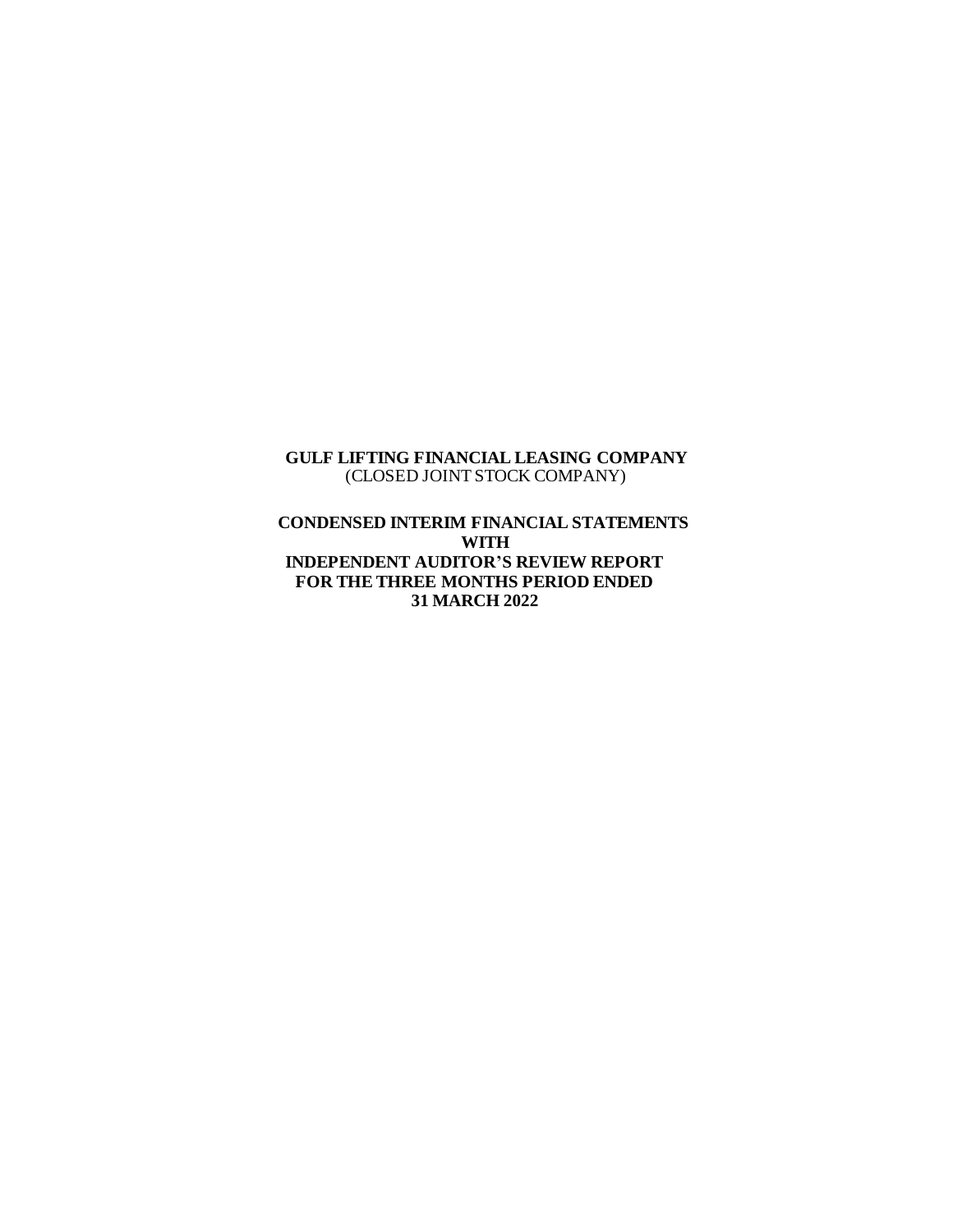#### **GULF LIFTING FINANCIAL LEASING COMPANY** (CLOSED JOINT STOCK COMPANY) **CONDENSED INTERIM FINANCIAL STATEMENTS FOR THE THREE MONTHS PERIOD ENDED 31 MARCH 2022**

| <b>INDEX</b>                                                                     | <b>PAGE</b> |
|----------------------------------------------------------------------------------|-------------|
| Independent auditor's report on review of condensed interim financial statements |             |
| Condensed statement of financial position                                        |             |
| Condensed statement of profit or loss and other comprehensive income             | 2           |
| Condensed statement of changes in shareholders' equity                           | 3           |
| Condensed statement of cash flows                                                | $4 - 5$     |
| Notes to the condensed interim financial statements                              | $6 - 15$    |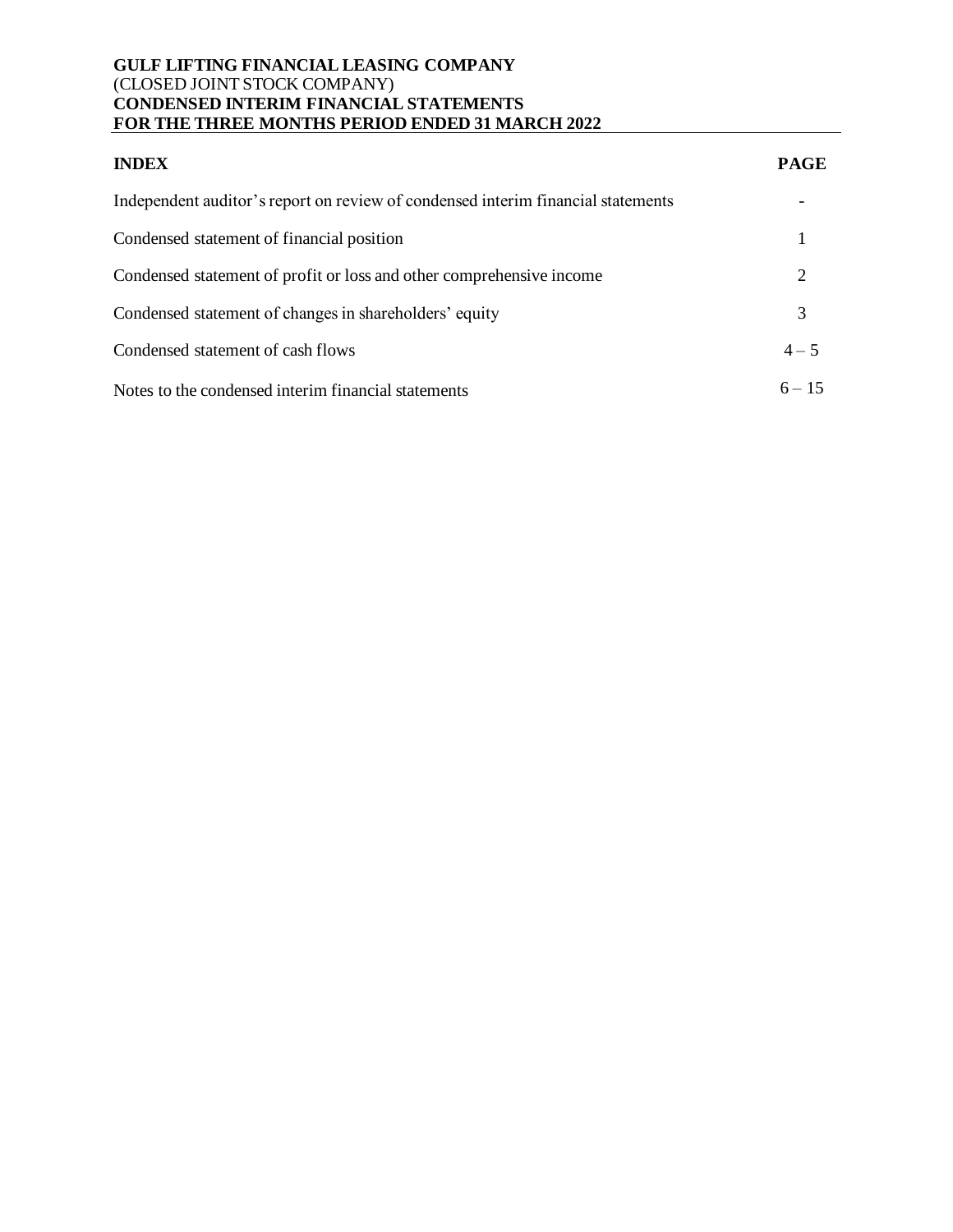

#### **KPMG Professional Services**

16th Floor, Al Barghash Tower 6189 Prince Turkey Road, Al Kurnaish P O Box 4803 Al Khobar, 34412 - 3146 Kingdom of Saudi Arabia Commercial Registration No 2051062328

**Headquarters in Riyadh** 

كي بي إم جي للاستشارات المهنية الطابق ١٦، برج البر غش<br>الطابق ١٦، برج البر غش<br>٦١٨٩ طريق الأمير تركي، الكورنيش  $E\Lambda$ .  $\mu$   $\Omega$ ل<br>الخبر ۳٤٤١٢ ـ ٣١٤٦ المملكة العربية السعودية سط تجاري رقم ۲۰۰۸۱۰٦۲۳۳۸

المركز الرئيسي في الرياض

# Independent auditor's report on review of condensed interim financial statements

#### To the Shareholders of Gulf Lifting Financial Leasing Company

# **Introduction**

We have reviewed the accompanying 31 March 2022 condensedinterim financial statements of Gulf Lifting Financial Leasing Company ("the Company"), which comprises:

- the condensed statement of financial position as at 31 March 2022;
- the condensed statements of profit or loss and other comprehensive income for the three-months period ended 31 March 2022;
- the condensed statement of changes in shareholders' equity for the three-months periodended 31 March 2022;
- the condensed statement of cash flows for the three-months period ended 31 March 2022; and
- the notes to the condensed interim financial statements.

Management is responsible for the preparation and presentation of these condensed interim financial statements in accordance with IAS 34, 'Interim Financial Reporting' as endorsed in Kingdom of Saudi Arabia. Our responsibility is to express a conclusion on these condensed interim financial statements based on our review.

#### **Scope of review**

We conducted our review in accordance with the International Standard on Review Engagements 2410, "Review of Interim Financial Information Performed by the Independent Auditor of the Entity" that is endorsed in the Kingdom of Saudi Arabia. A review of interim financial information consists of making inquiries, primarily of persons responsible for financial and accounting matters and applying analytical and other review procedures. A review is substantially less in scope than an audit conducted in accordance with International Standards on Auditing that are endorsed in the Kingdom of Saudi Arabia and consequently does not enable us to obtain assurance that we would become aware of all significant matters that might be identified in an audit. Accordingly, we do not express an audit opinion.

KPMG Professional Services, a professional closed joint stock company registered in the Kingdom of Saudi Arabia. With the paid-up capital of (25,000,000) SAR. (Previously known as "KPMG AI Fozan & Partners Certified<br>Public

کی بی ام منتشارات المبنية شرکة مينية مسامة مقطة في الملکة الريبة السرين المرسمين است المسام المسام المسامسانة استفاده الموسافي بی ام جی الفران وشرکاه محاسين و مراجعن فالوئين". وهی عنس<br>عرضوا نفس المسلم استاد المسلم المسلم

Commercial Registration of the headquarters in Rivadh is 1010425494.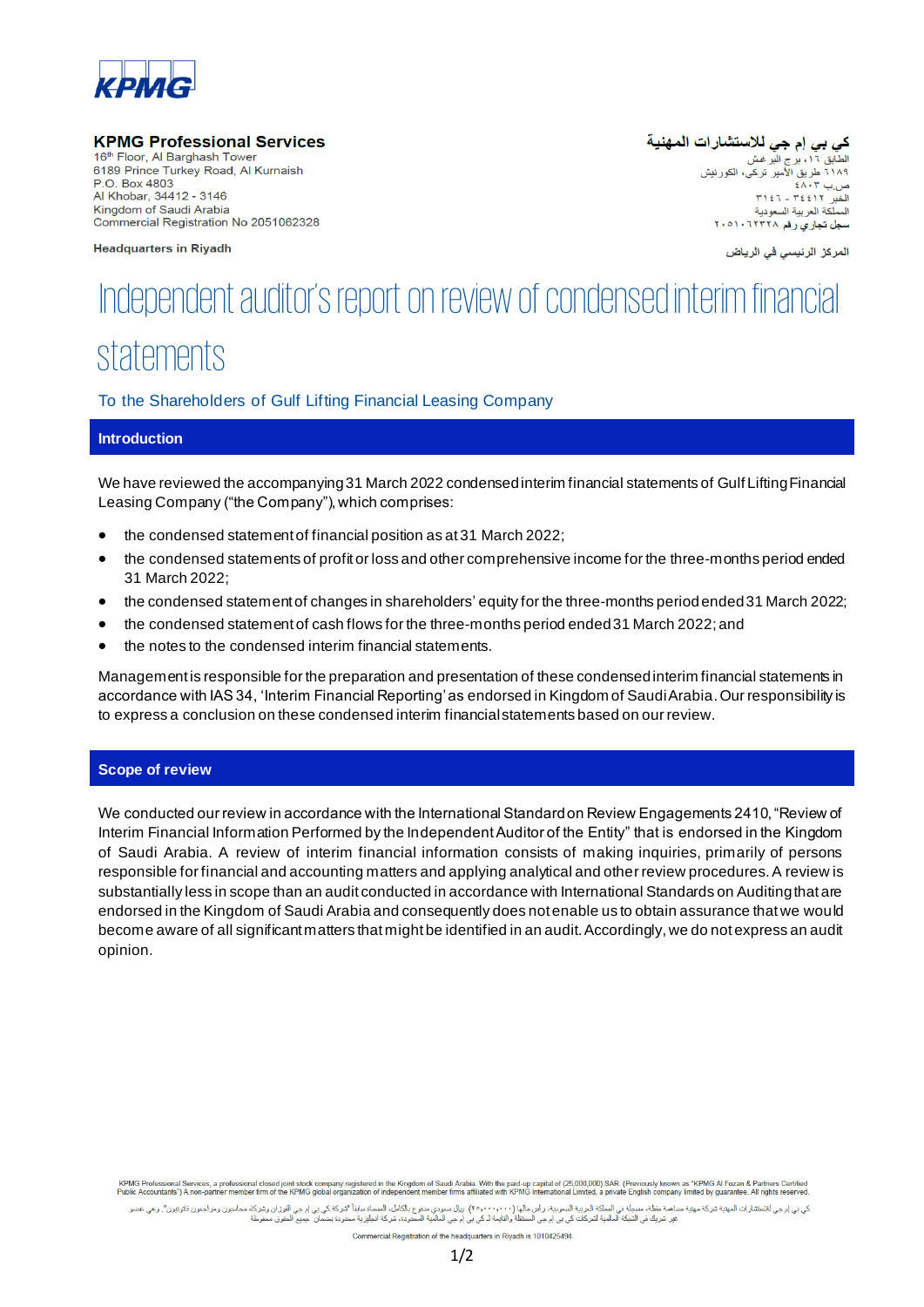

# Independent auditor's report on review of condensed interim financial statements

# **To the Shareholders of Gulf Lifting Financial Leasing Company (Continued)**

# **Conclusion**

Based on our review, nothing has come to our attention that causes us to believe that the accompanying 31 March 2022 condensed interim financial statements of Gulf Lifting Financial Leasing Company are not prepared, in all material respects, in accordance with IAS 34, 'Interim Financial Reporting' as endorsed in Kingdom of Saudi Arabia.

#### **For KPMG Professional Services**

 $\overline{\phantom{a}}$ 

**Abdulaziz Abdullah Alnaim** License No: 394

Al Khobar, 26 Ramadan 1443H Corresponding to:27 April 2022G

| مربم جي للإستشارات المدر            |
|-------------------------------------|
|                                     |
| C.R. 2051062328 KPMC Y-01-1 YTYK13. |
|                                     |
| <b>MG Professional Service</b>      |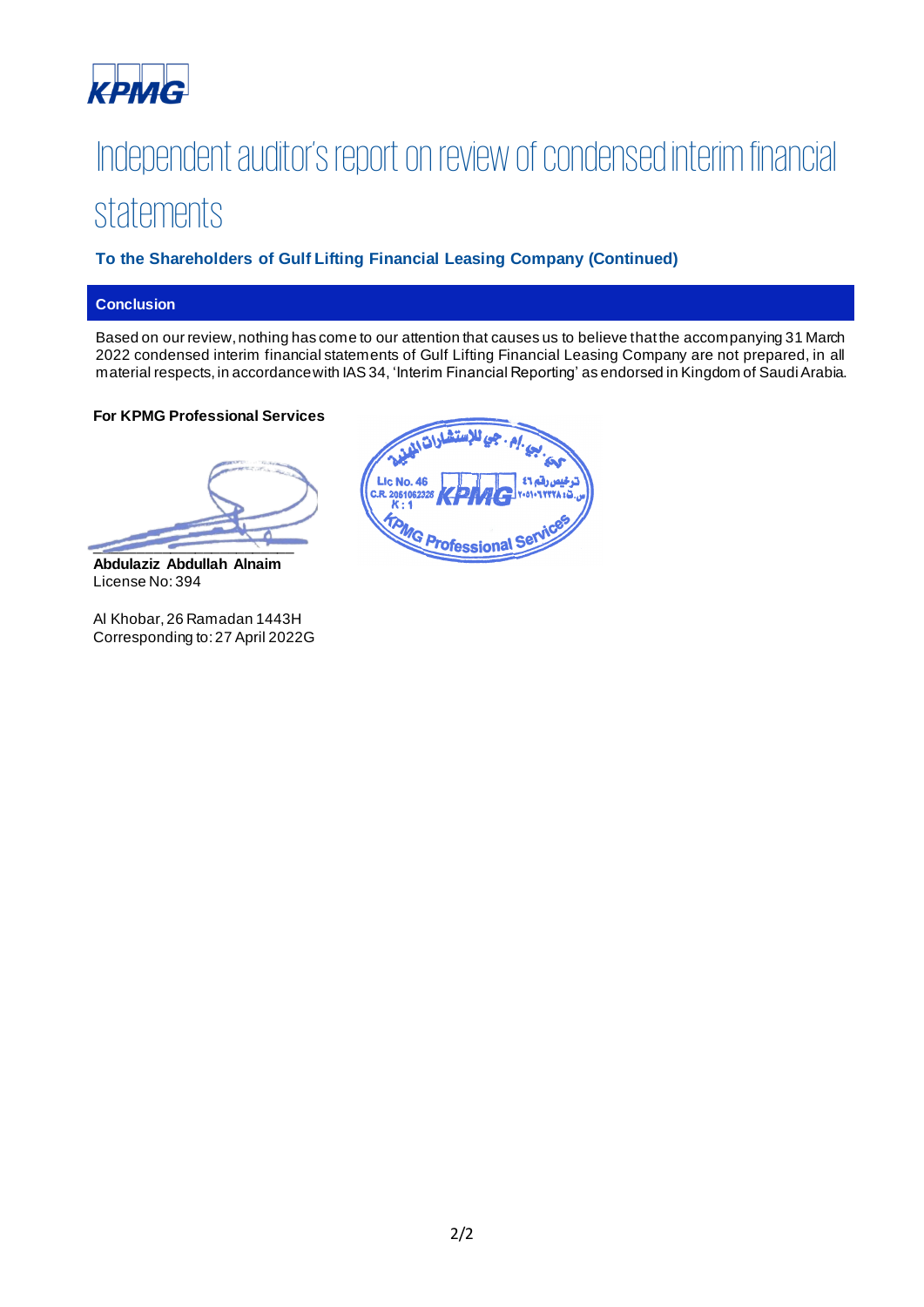#### GULF LIFTING FINANCIAL LEASING COMPANY (CLOSED JOINT STOCK COMPANY) CONDENSED STATEMENT OF FINANCIAL POSITION AS AT 31 MARCH 2022 (Expressed in Saudi Riyals)

|                                                                                                                   | <b>Notes</b>   | 31 March 2022<br>(Unaudited) | 31 December 2021<br>(Audited) |
|-------------------------------------------------------------------------------------------------------------------|----------------|------------------------------|-------------------------------|
| <b>ASSETS</b>                                                                                                     |                |                              |                               |
| <b>Non-current assets</b>                                                                                         |                |                              |                               |
| Net investment in finance leases                                                                                  | $\overline{3}$ | 58,526,271                   | 62,367,112                    |
| Investment                                                                                                        |                | 892,850                      | 892,850                       |
| Intangible assets                                                                                                 | 4              | 337,500                      | 337,500                       |
| Property and equipment                                                                                            |                | 377,033                      | 309,276                       |
| <b>Total non-current assets</b>                                                                                   |                | 60,133,654                   | 63,906,738                    |
| <b>Current assets</b>                                                                                             |                |                              |                               |
| Current portion of net investment in finance leases                                                               | 3              |                              |                               |
| Prepayments and other current receivables                                                                         | 5              | 50,037,117                   | 49,370,168                    |
| Cash and cash equivalents                                                                                         | 6              | 3,495,455                    | 3,039,088                     |
| <b>Total current assets</b>                                                                                       |                | 110,276,335                  | 100,516,853                   |
| <b>TOTAL ASSETS</b>                                                                                               |                | 163,808,907                  | 152,926,109                   |
| <b>SHAREHOLDERS' EQUITY AND LIABILITIES</b>                                                                       |                | 223,942,561                  | 216,832,847                   |
| <b>SHAREHOLDERS' EQUITY</b>                                                                                       |                |                              |                               |
| Share capital                                                                                                     | 8              |                              |                               |
| <b>Accumulated losses</b>                                                                                         |                | 165,800,000                  | 165,800,000                   |
| TOTAL SHAREHOLDERS' EQUITY                                                                                        |                | (1,017,437)                  | (58, 630)                     |
| <b>LIABILITIES</b>                                                                                                |                | 164,782,563                  | 165,741,370                   |
| <b>Non-current liabilities</b>                                                                                    |                |                              |                               |
|                                                                                                                   |                |                              |                               |
| Employees' end of service benefits                                                                                |                | 162,158                      | 107,385                       |
| Deposits from Saudi Central Bank (SAMA)                                                                           | 12.1           | 24,160,423                   | 23,761,416                    |
| <b>Total non-current liabilities</b>                                                                              |                | 24,322,581                   | 23,868,801                    |
| <b>Current liabilities</b>                                                                                        |                |                              |                               |
| Trade payables                                                                                                    |                |                              |                               |
| Accrued expenses and other current liabilities                                                                    |                | 89,457                       | 25,285                        |
| Provision for Zakat                                                                                               | 9              | 1,132,887                    | 957,858                       |
| Due to a related party                                                                                            | 7              | 1,272,437                    | 1,176,429                     |
| Deposits from Saudi Central Bank (SAMA)                                                                           | 12.1           |                              | 34,270                        |
| Advance from customers                                                                                            |                | 32,225,695                   | 24,421,409                    |
| <b>Total current liabilities</b>                                                                                  |                | 116,941                      | 607,425                       |
| <b>TOTAL LIABILITIES</b>                                                                                          |                | 34,837,417                   | 27,222,676                    |
| TOTAL SHAREHOLDERS' EQUITY AND                                                                                    |                | 59,159,998                   | 51,091,477                    |
| <b>LIABILITIES</b>                                                                                                |                |                              |                               |
| These financial statements appearing on pages 1 to 14 were approved by the Board of Directors on 24 Ramadan 1443H |                | 223,942,561                  |                               |

April 2022G and have been signed: tehalf by:  $\Theta$ 

Yaser Mudhafar

Nair Asulami

Vice Director<br>The accompanying notes from 1 to 15 appearing on pages 6 to 15 form an integral part of these condensed interim<br>mancial statements.

z

Paisal Khalid Kanoo

 $\mathbf{I}$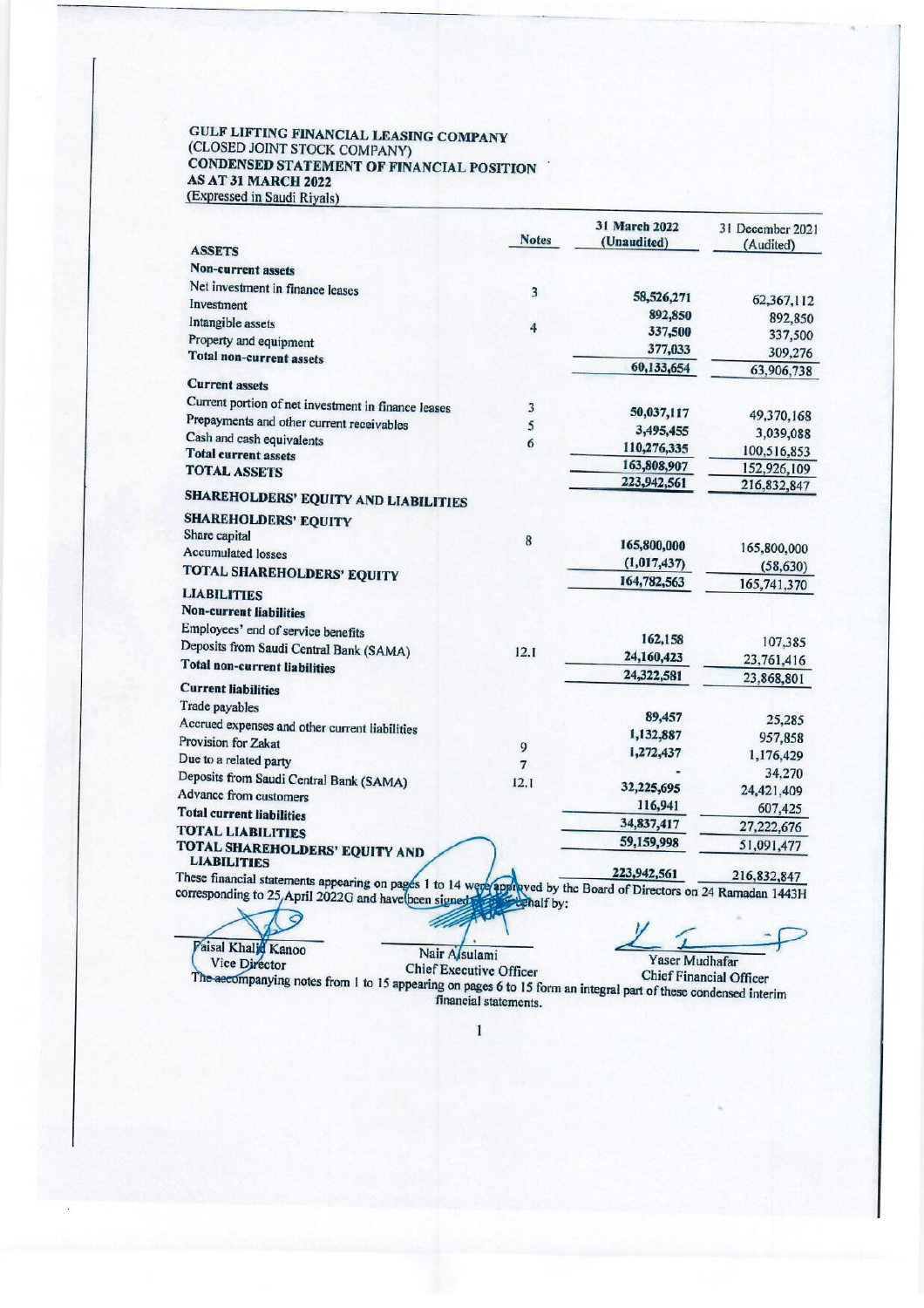# **GULF LIFTING FINANCIAL LEASING COMPANY** (CLOSED JOINT STOCK COMPANY) **CONDENSED STATEMENT OF PROFIT OR LOSS AND OTHER COMPREHENSIVE INCOME FOR THE THREE MONTHS PERIOD ENDED 31 MARCH 2022**

(Expressed in Saudi Riyals)

|                                                                                                                                      | For the three<br>months period<br>ended<br>31 March 2022<br>(Unaudited) | For the three<br>months period<br>ended<br>31 March 2021<br>(Unaudited) |
|--------------------------------------------------------------------------------------------------------------------------------------|-------------------------------------------------------------------------|-------------------------------------------------------------------------|
| <b>INCOME</b>                                                                                                                        |                                                                         |                                                                         |
| <b>Income from operations</b>                                                                                                        |                                                                         |                                                                         |
| Finance lease income                                                                                                                 | 3,299,050                                                               | 2,812,585                                                               |
| Income from other activities                                                                                                         |                                                                         |                                                                         |
| Other income                                                                                                                         | 202,593                                                                 | 100,718                                                                 |
| <b>Total income</b>                                                                                                                  | 3,501,643                                                               | 2,913,303                                                               |
| <b>EXPENSES</b>                                                                                                                      |                                                                         |                                                                         |
| Loss on account of participation to SAMA deferred payment<br>program (note 12.2)                                                     | (1,612,852)                                                             | (420,002)                                                               |
| Salaries and other employee related expenses                                                                                         | (1,679,686)                                                             | (1,292,464)                                                             |
| Legal and professional charges                                                                                                       | (522, 885)                                                              | (334,211)                                                               |
| Rent and related expenses                                                                                                            | (107, 975)                                                              | (131, 832)                                                              |
| Depreciation                                                                                                                         | (31, 544)                                                               | (34, 619)                                                               |
| Amortization (note 4)                                                                                                                |                                                                         | (25,710)                                                                |
| Other general and administrative expenses (note 13)                                                                                  | (239, 053)                                                              | (317,779)                                                               |
| Insurance expense                                                                                                                    | (170, 447)                                                              | (170, 598)                                                              |
| <b>Total expenses</b>                                                                                                                | (4,364,442)                                                             | (2,727,215)                                                             |
| (Loss) / profit before Zakat                                                                                                         | (862,799)                                                               | 186,088                                                                 |
| Zakat expense (note 9)                                                                                                               | (96,008)                                                                |                                                                         |
| (Loss) / profit for the period                                                                                                       | (958, 807)                                                              | 186,088                                                                 |
| Other comprehensive income<br>Items that will not be reclassified to profit or loss:<br>Re-measurement gain on defined benefit plans |                                                                         |                                                                         |
| Other comprehensive income for the period                                                                                            |                                                                         |                                                                         |
| Total comprehensive (loss) / income for the period                                                                                   | (958, 807)                                                              | 186,088                                                                 |
| (Loss) / earnings per share – basic and diluted                                                                                      | (0.06)                                                                  | 0.02                                                                    |

The accompanying notes from 1 to 15 appearing on pages 5 to 15 form an integral part of these condensed interim financial statements.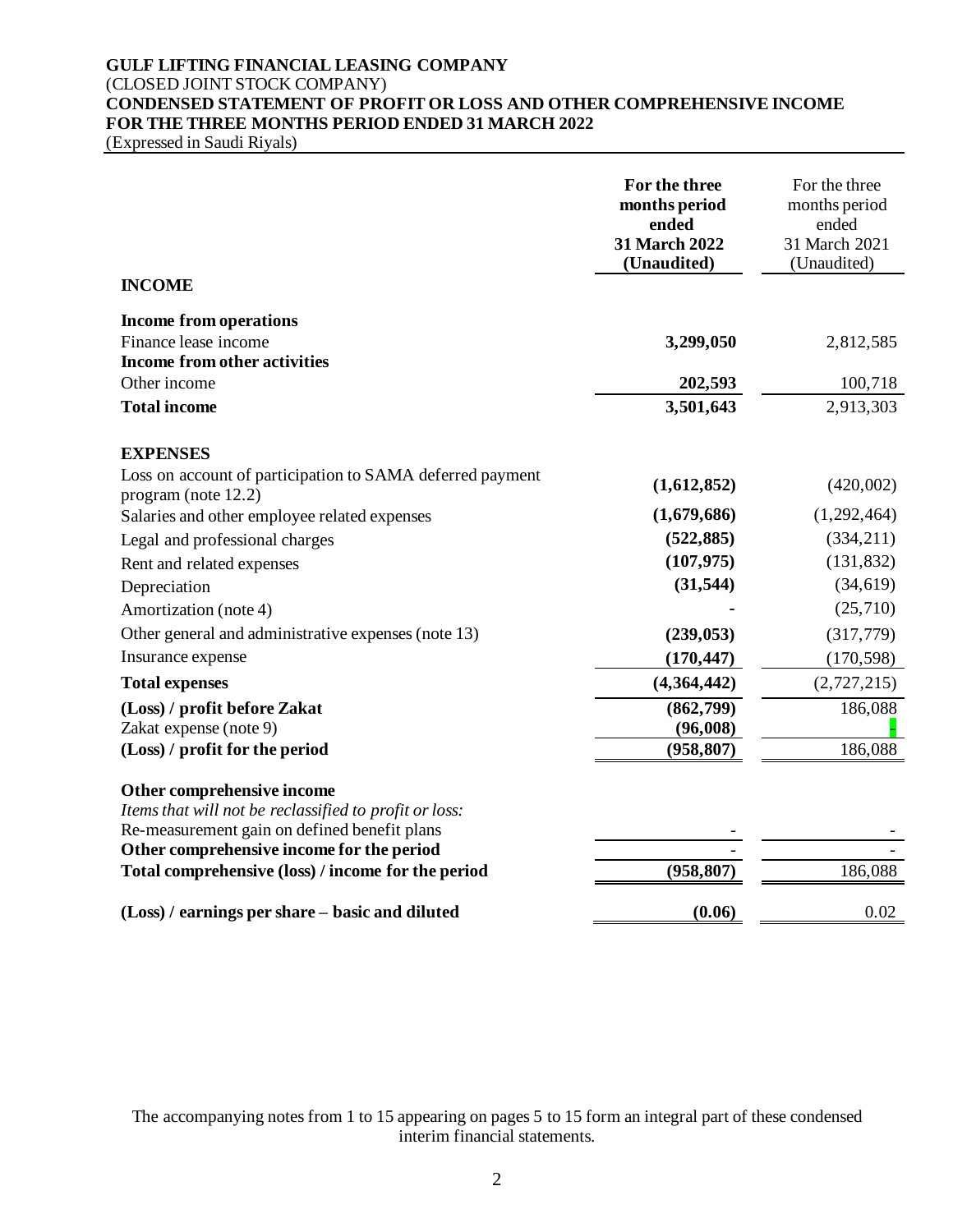# **GULF LIFTING FINANCIAL LEASING COMPANY** (CLOSED JOINT STOCK COMPANY) **CONDENSED STATEMENT OF CHANGES IN SHAREHOLDERS' EQUITY FOR THE THREE MONTHS PERIOD ENDED 31 MARCH 2022**

(Expressed in Saudi Riyals)

|                                                                       | <b>Share</b><br>capital | <b>Additional</b><br>equity<br>contribution | <b>Accumulated</b><br>losses | <b>Total</b> |
|-----------------------------------------------------------------------|-------------------------|---------------------------------------------|------------------------------|--------------|
| Balance at 1 January 2021                                             | 100,000,000             | 90,644,283                                  | (19,269,466)                 | 171,374,817  |
| Penalty paid to SAMA relating to the year 2020<br>(note 13.1)         |                         |                                             | (400,000)                    | (400,000)    |
| Profit for the period<br>Other comprehensive income                   |                         |                                             | 186,088                      | 186,088      |
| Total comprehensive income for the period                             |                         |                                             | 186,088                      | 186,088      |
| Balance at 31 March 2021                                              | 100,000,000             | 90,644,283                                  | (19, 483, 378)               | 171,160,905  |
| <b>Balance at 1 January 2022</b>                                      | 165,800,000             |                                             | (58, 630)                    | 165,741,370  |
| Loss for the period                                                   |                         |                                             | (958, 807)                   | (958, 807)   |
| Other comprehensive income<br>Total comprehensive loss for the period |                         |                                             | (958, 807)                   | (958, 807)   |
| <b>Balance at 31 March 2022</b>                                       | 165,800,000             |                                             | (1,017,437)                  | 164,782,563  |

The accompanying notes from 1 to 15 appearing on pages 6 to 15 form an integral part of these condensed interim financial statements.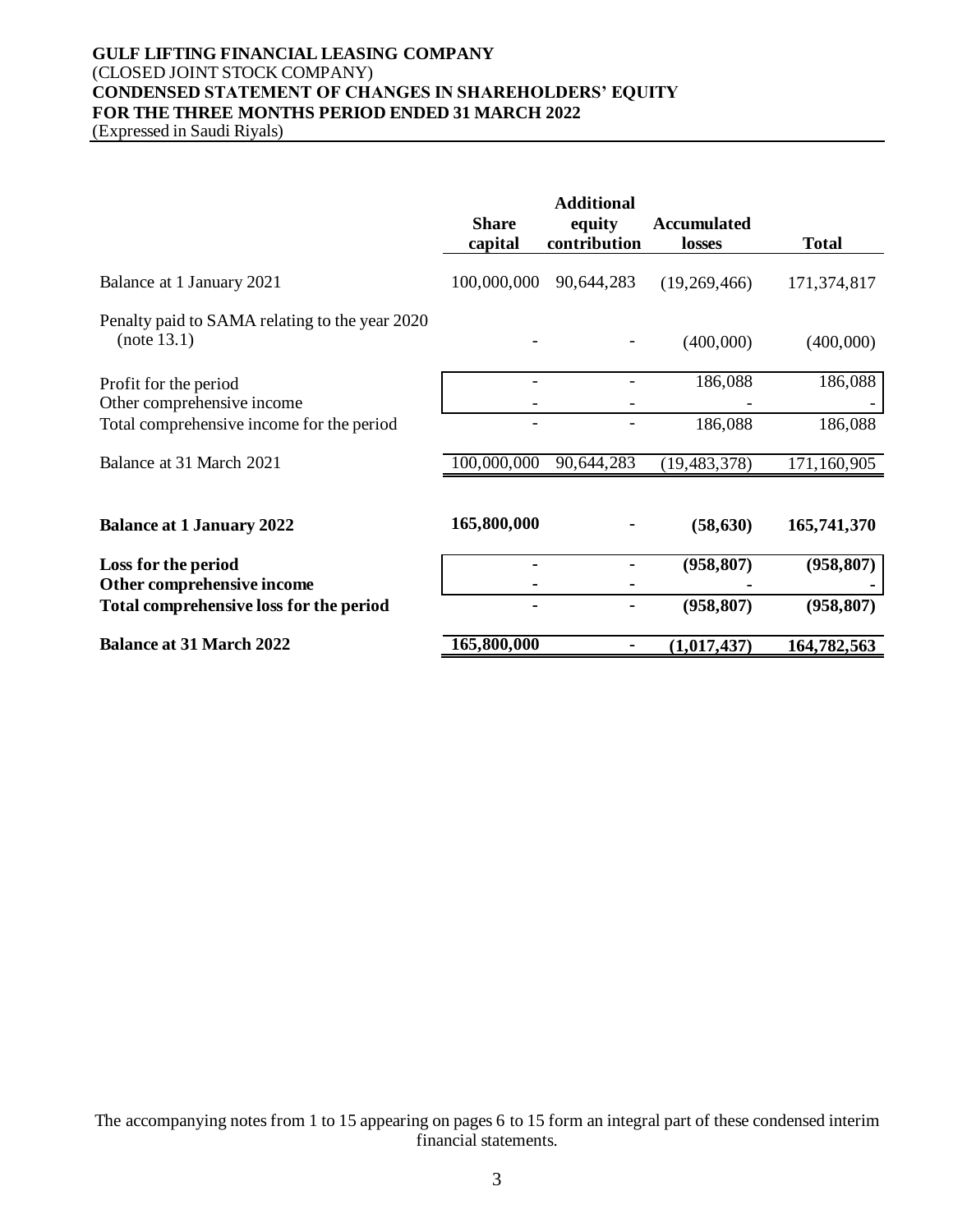# **GULF LIFTING FINANCIAL LEASING COMPANY** (CLOSED JOINT STOCK COMPANY) **CONDENSED STATEMENT OF CASH FLOWS FOR THE THREE MONTHS PERIOD ENDED 31 MARCH 2022**

(Expressed in Saudi Riyals)

|                                                                              | <b>Notes</b> | For the three<br>months period<br>ended<br>31 March<br>2022<br>(Unaudited) | For the three<br>months period<br>ended<br>31 March 2021<br>(Unaudited) |
|------------------------------------------------------------------------------|--------------|----------------------------------------------------------------------------|-------------------------------------------------------------------------|
| <b>Cash flows from operating activities</b>                                  |              |                                                                            |                                                                         |
| (Loss) / profit before Zakat                                                 |              | (862,799)                                                                  | 186,088                                                                 |
| Adjustments for:                                                             |              |                                                                            |                                                                         |
| - Depreciation                                                               |              | 31,544                                                                     | 34,619                                                                  |
|                                                                              |              |                                                                            |                                                                         |
| - Loss on account modification of lease contracts<br>payment terms           | 12.1         | 1,551,597                                                                  |                                                                         |
| - Unwinding of initial gain accounted on interest free<br>SAMA deposits, net | 12.1         | 61,255                                                                     | 420,002                                                                 |
| - Write-off of property and equipment                                        |              |                                                                            | 4,771                                                                   |
| - Employees' end of service benefits                                         |              | 58,773                                                                     | 30,845                                                                  |
| - Amortization                                                               | 4            |                                                                            | 25,710                                                                  |
| Changes in:                                                                  |              |                                                                            |                                                                         |
| - Net investment in finance lease                                            |              | 1,622,295                                                                  | (11, 255, 089)                                                          |
| - Prepayments and other current receivables                                  |              | (456, 367)                                                                 | (1,390,702)                                                             |
| - Due to a related party                                                     |              | (34,270)                                                                   | 6,057                                                                   |
| - Trade payables                                                             |              | 64,172                                                                     | 1,000,434                                                               |
| - Advance from customers                                                     |              | (490, 484)                                                                 | (1,075,952)                                                             |
| - Accrued expenses and other current liabilities                             |              | 175,029                                                                    | 23,158                                                                  |
| Cash generated from / (used in) operating activities                         |              | 1,720,745                                                                  | (11,990,059)                                                            |
| Penalty paid to SAMA                                                         | 13.1         |                                                                            | (400,000)                                                               |
| Employees' end of service benefits paid                                      |              | (4,000)                                                                    | (36, 169)                                                               |
| Net cash from / (used in) operating activities                               |              | 1,716,745                                                                  | (12, 426, 228)                                                          |
| <b>Cash flows from investing activities</b>                                  |              |                                                                            |                                                                         |
| Acquisition of property and equipment                                        |              | (99, 301)                                                                  | (9,800)                                                                 |
| Net cash used in investing activities                                        |              | (99, 301)                                                                  | (9,800)                                                                 |
| <b>Cash flows from financing activities</b>                                  |              |                                                                            |                                                                         |
| Deposits received from SAMA                                                  | 12.1         | 8,142,038                                                                  |                                                                         |
| Repayment of deposits to SAMA                                                | 12.1         |                                                                            | (2,871,171)                                                             |
| Net cash from / (used in) investing activities                               |              | 8,142,038                                                                  | (2,871,171)                                                             |
| Net increase / (decrease) in cash and cash equivalents                       |              | 9,759,482                                                                  | (15.307.199)                                                            |
| Cash and cash equivalents at beginning of the period                         |              | 100,516,853                                                                | 122,684,153                                                             |
| Cash and cash equivalent at end of the period                                | 6            | 110,276,335                                                                | 107,376,954                                                             |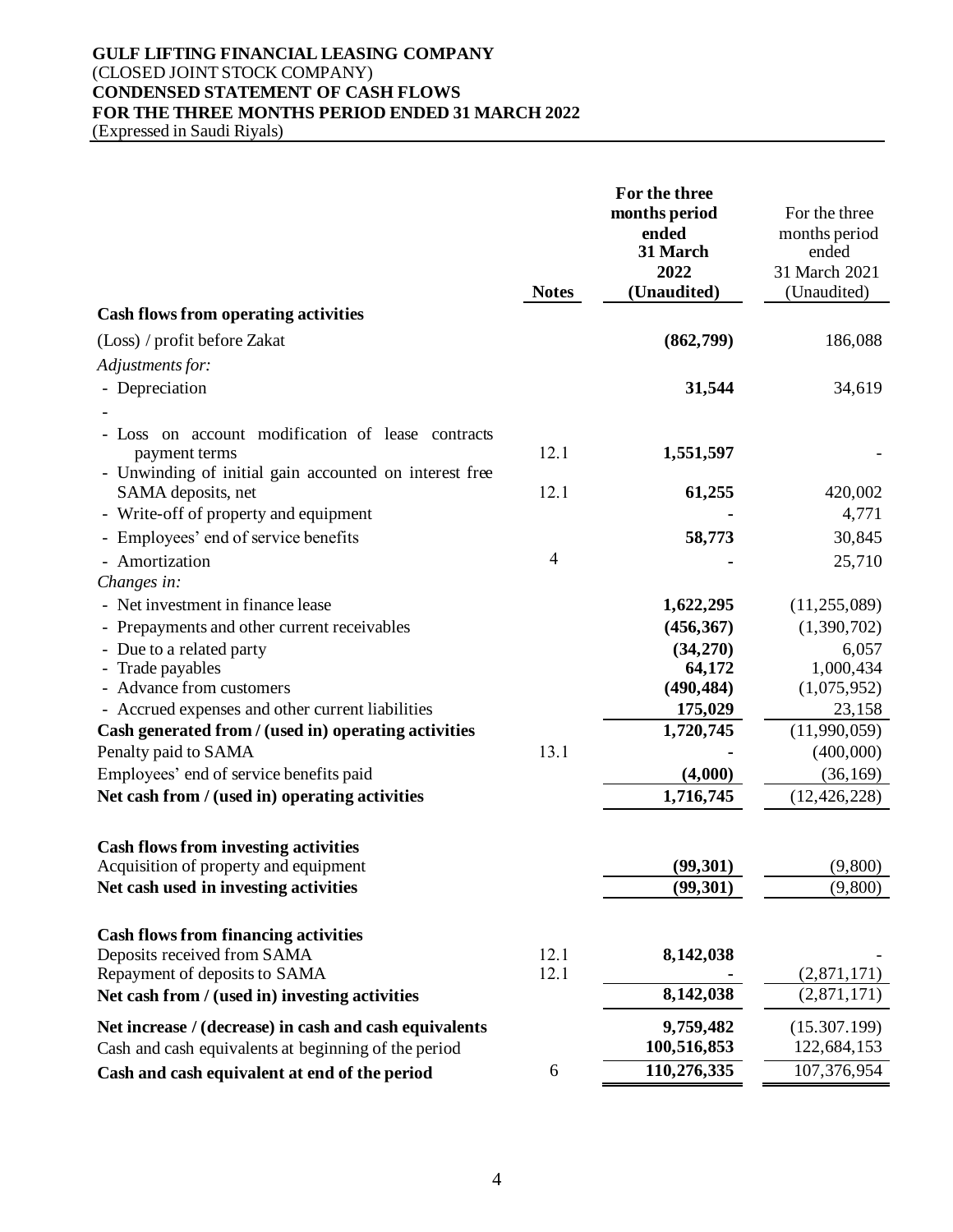#### **GULF LIFTING FINANCIAL LEASING COMPANY** (CLOSED JOINT STOCK COMPANY) **CONDENSED STATEMENT OF CASH FLOWS FOR THE THREE MONTHS PERIOD ENDED 31 MARCH 2018** (Expressed in Saudi Riyals)

**Note For the three months period ended 31 March 2022 (Unaudited)** For the three months period ended 31 March 2021 (Unaudited) **SUPPLIMENTORY INFORMATION Non-cash transactions:** Unwinding of initial gain accounted on interest free SAMA deposits, net 12.1 **61,255** 420,002 Loss on account modification of lease contracts payment terms 12.1 **1,551,597** -

The accompanying notes from 1 to 15 appearing on pages 6 to 15 form an integral part of these condensed interim financial statements.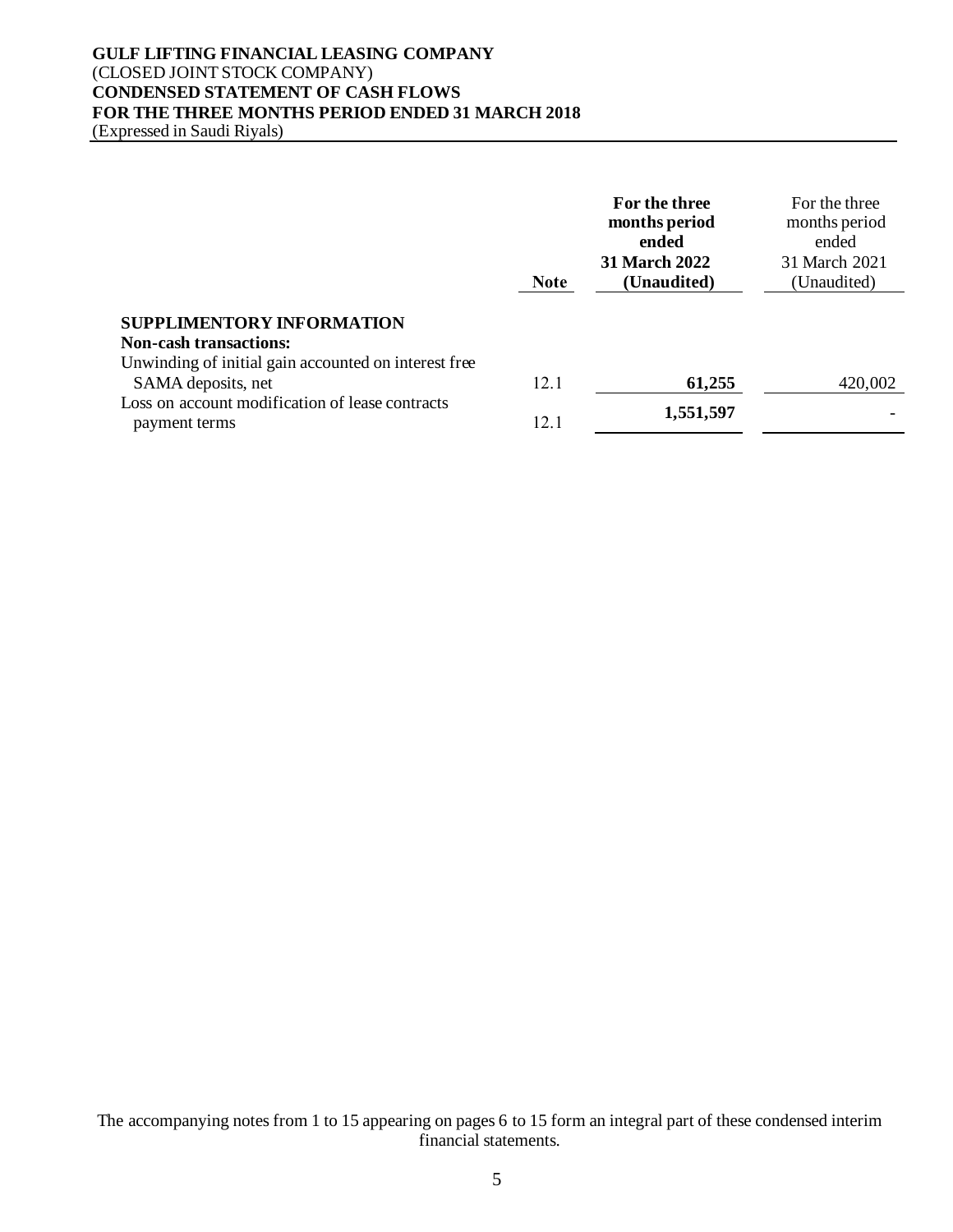#### **1. CORPORATE INFORMATION**

Gulf Lifting Financial Leasing Company ("the Company") previously known as "Gulf Lifting Rental Company" is a Saudi Closed Joint Stock Company established under the Regulations for Companies in the Kingdom of Saudi Arabia. The Company is registered in Dammam under commercial registration number 2050030896 dated 19 Shaban, 1416H corresponding to 10 January 1996G and operating under company license number 47/A Sh/201708 dated 14 Dhul Qa'dah 1438H corresponding to 6 August 2017G issued by Saudi Central Bank ("SAMA").

The Company is engaged in the finance leasing business. The Company is effectively a wholly owned subsidiary of Yusuf Bin Ahmed Kanoo Company Limited.

In 2013, a new Finance Lease Law was enacted in the Kingdom of Saudi Arabia, whereby, only licensed companies are allowed to conduct finance lease business in the Kingdom of Saudi Arabia. Accordingly, the shareholders of the Company (i) filed application with relevant authorities to secure license to conduct finance lease business; (ii) increased the capital of the Company from SR 40 million to SR 100 million as required by the law; and (iii) resolved to transfer all the business activities and related assets and liabilities at carrying amount of operating lease business to a shareholder effective from 1 January 2013. During 2016, the Company received initial approval of the acceptance of application from the Saudi Central Bank (formerly Saudi Arabian Monetary Authority) (SAMA).

During 2016, the shareholders of the Company resolved to change the name of the Company from Gulf Lifting Rental Company to Gulf Lifting Financial Leasing Company. Further, the Company was converted from Limited Liability Company into a Closed Joint Stock Company in accordance with Ministerial Resolution number 287/Q dated 27 Dhul Qa'dah 1437H, corresponding to 30 August 2016. The legal formalities associated with the change in name and legal status of the Company were completed during 2016.

In view of the change in legal status, the shareholders also resolved to (i) convert statutory reserve and retained earnings to additional equity contribution at 30 August 2016 amounting to SR 90.65 million and (ii) transfer the assets, liabilities and activities of the Company to Closed Joint Stock Company.

The Company has received license from SAMA for practice of finance lease business in Kingdom of Saudi Arabia on 14 Dhul Qa'dah 1438H corresponding 6 August 2017G.

During 2021, the Company has increased its share capital from SR 100 million to SR 165.8 million (Refer note 8).

# **2. BASIS OF PREPARATION, SIGNIFICANT ACCOUNTING POLICIES AND ESTIMATES**

#### **2.1 Statement of compliance**

These condensed interim financial statements ("Interim Financial Statements") have been prepared in accordance with IAS 34 "Interim Financial Reporting" that is endorsed in the Kingdom of Saudi Arabia and other standards and pronouncements that are issued by Saudi Organization for Chartered and Professional Accountants ("SOCPA"), and should be read in conjunction with the Company's last annual financial statements as at and for the year ended 31 December 2021 ("Last Annual Financial Statements"). They do not include all of the information required for a complete set of IFRS financial statements. However, changes in accounting policies and selected explanatory notes are included to explain events and transactions that are significant to an understanding of the changes in the Company's financial position and performance since the last annual financial statements.

#### **2.2 Basis of preparation**

These condensed interim financial statements have been prepared on a historical cost basis, using going concern assumption, except for investment which is measured at fair value and employees' end of service benefits which is measured at projected unit credit method.

#### **2.3 Functional and presentation currency**

Items included in these financial statements are measured using the currency of the primary economic environment in which the Company operates. These condensed interim financial statements are presented in Saudi Riyals (SR)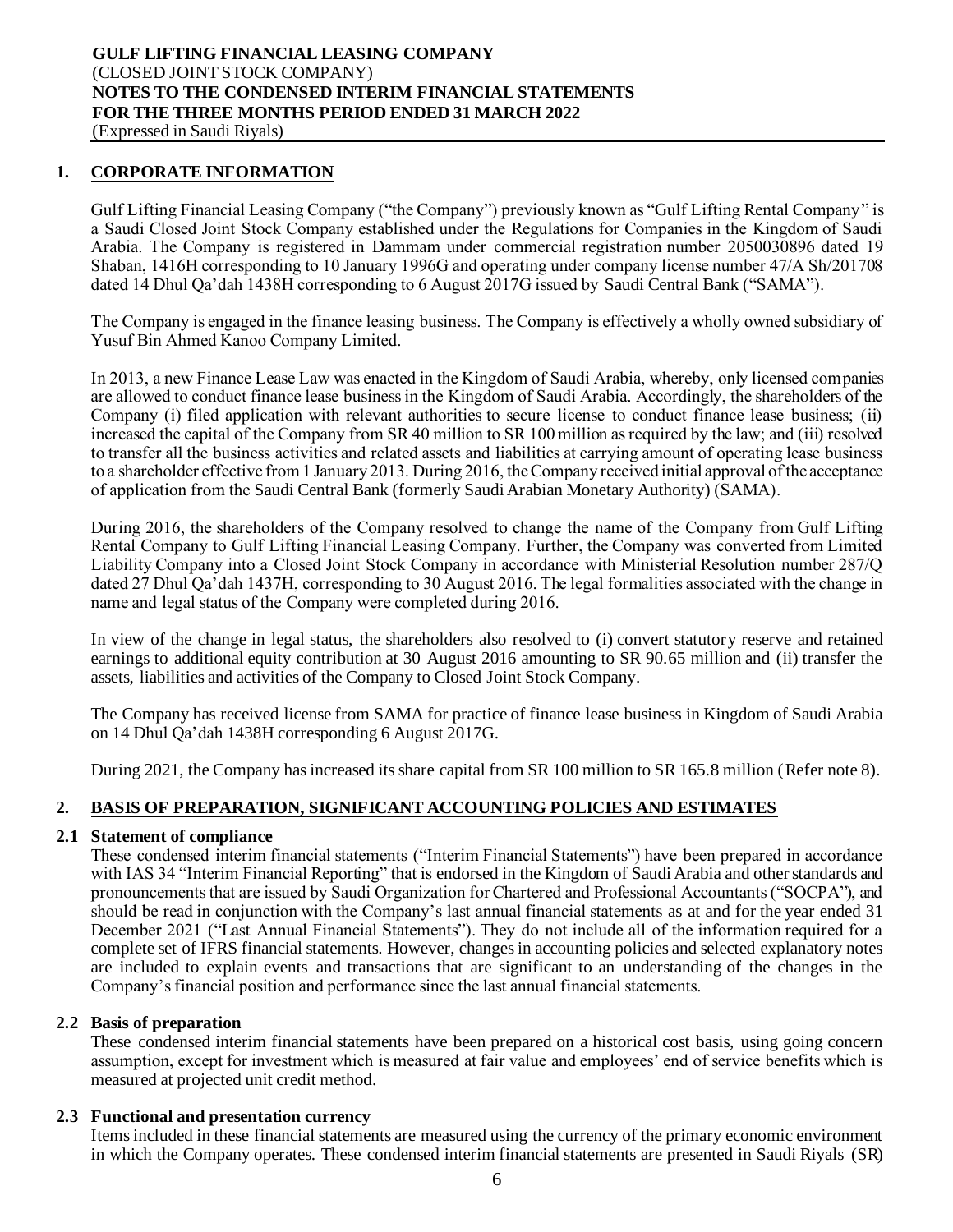which is the Company's functional and presentation currency. All financial information presented in Saudi Riyals has been rounded to the nearest Riyal, unless otherwise stated.

# **2. BASIS OF PREPARATION, SIGNIFICANT ACCOUNTING POLICIES AND ESTIMATES (Continued)**

# **2.4 Significant accounting judgments, estimates and assumptions**

In preparing these condensed interim financial statements, the significant judgments made by the management in applying the Company's accounting policies and the key sources of estimation uncertainty were the same as those that applied to the financial statements for the year ended 31 December 2021.

#### **2.5 Standards, new pronouncements and interpretations:**

#### **a) New and revised standards with no material effect on the condensed financial statements.**

The following new or revised standards adopted during the period which did not have significant impact on the condensed interim financial statements.

- COVID-19-Related Rent Concessions (Amendment to IFRS 16)
- Onerous Contracts Cost of Fulfilling a Contract (Amendments to IAS 37)
- Annual Improvements to IFRS Standards 2018–2020
- Property, Plant and Equipment: Proceeds before Intended Use (Amendments to IAS 16)
- Reference to the Conceptual Framework (Amendments to IFRS 3)

#### **b) New and revised standards issued but not yet effective.**

The standards and interpretations that are issued, but not yet effective, up to the date of issuance of the Company's condensed interim financial statements are disclosed below. The Company intends to adopt these standards, if applicable, when they become effective.

The Company's management decided not to choose the early adoption of the following new and revised standards and interpretations issued which will become effective for the period commencing after 1 January 2023.

- IFRS 17 Insurance Contracts, effective for annual periods beginning on or after 1 January 2023.
- Classification of liabilities as current or non-current (Amendments to IAS 1), effective for annual periods beginning on or after 1 January 2023.
- Amendments to IFRS 17, effective for annual periods beginning on or after 1 January 2023.
- Disclosure of Accounting Policies (Amendments to IAS 1 and IFRS Practice Statement 2), effective for annual periods beginning on or after 1 January 2023.
- Definition of Accounting Estimate (Amendments to IAS 8), effective for annual periods beginning on or after 1 January 2023.
- Deferred Tax Related to Assets and Liabilities Arising from a Single Transaction (Amendments to IAS 12 Income Taxes), effective for annual periods beginning on or after 1 January 2023.
- Sale or Contribution of Assets between an Investor and its Associate or Joint Venture (Amendments to IFRS 10 and IAS 28) with effective annual period yet to be determined.

The above-mentioned standards are not expected to have a significant impact on the Company's condensed interim financial statements.

#### **2.6 Accounting policies**

The accounting policies used in the preparation of the condensed interim financial statements are consistent with those followed in the preparation of the Company's annual financial statements for the year ended 31 December 2021.

A number of other new standards and interpretations as mentioned in note 2.5 (a) are effective from 1 January 2022 but they do not have a material effect on the Company's financial statements.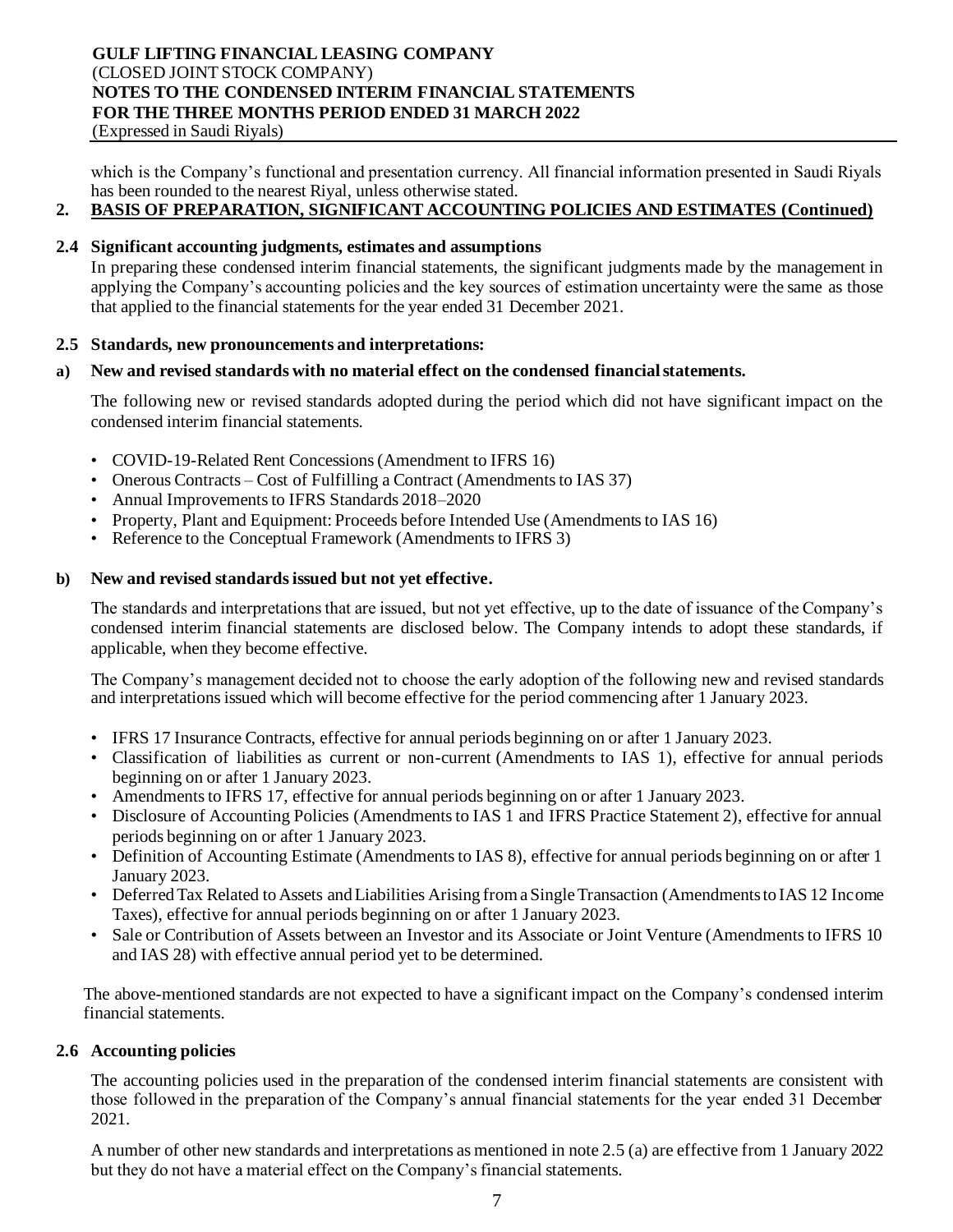# **GULF LIFTING FINANCIAL LEASING COMPANY** (CLOSED JOINT STOCK COMPANY) **NOTES TO THE CONDENSED INTERIM FINANCIAL STATEMENTS FOR THE THREE MONTHS PERIOD ENDED 31 MARCH 2022**

(Expressed in Saudi Riyals)

#### **3. NET INVESTMENT IN FINANCE LEASES**

|                                        | <b>31 March 2022</b><br>(Unaudited) | 31 December 2021<br>(Audited) |
|----------------------------------------|-------------------------------------|-------------------------------|
| Gross investment in finance lease      | 131,924,323                         | 135,853,575                   |
| Less: Unearned lease finance income    | (19, 458, 734)                      | (20, 214, 094)                |
| Net investment in finance leases       | 112,465,589                         | 115,639,481                   |
| Impairment of finance lease receivable | (3,902,201)                         | (3,902,201)                   |
|                                        | 108,563,388                         | 111,737,280                   |
| Current maturity                       | (50, 037, 117)                      | (49,370,168)                  |
| Non-Current maturity                   | 58,526,271                          | 62, 367, 112                  |

#### **3.1** The movement in the impairment of finance lease receivable was as follows:

|                                               | <b>31 March 2022</b> | 31 December 2021 |
|-----------------------------------------------|----------------------|------------------|
|                                               | (Unaudited)          | (Audited)        |
| Balance at the beginning of the period / year | 3,902,201            | 16,570,840       |
| Allowance for the period / year               |                      | 2,819,465        |
| Write-off during the period / year            |                      | (15, 488, 104)   |
| Balance at the end of the period / year       | 3,902,201            | 3,902,201        |

During the year end 31 December 2021, the Company written off SR 15,488,104 in respect of receivable from three delinquent customers.

# **3.2** The maturity of the gross investment in finance leases as at 31 March 2022 is as follows:

|                         | <b>Gross</b>   |                       |                   |
|-------------------------|----------------|-----------------------|-------------------|
|                         | investment in  | <b>Unearned lease</b> | Net investment in |
|                         | finance leases | finance income        | finance leases    |
|                         | (Unaudited)    | (Unaudited)           | (Unaudited)       |
| Not later than one year | 60,807,668     | 10,770,551            | 50,037,117        |
| One to two years        | 40,755,933     | 5,666,589             | 35,089,344        |
| Two to three years      | 20,009,639     | 2,311,310             | 17,698,329        |
| Three to four years     | 7,573,472      | 624,091               | 6,949,381         |
| Four to five years      | 2,777,611      | 86,193                | 2,691,418         |
|                         | 131,924,323    | 19,458,734            | 112,465,589       |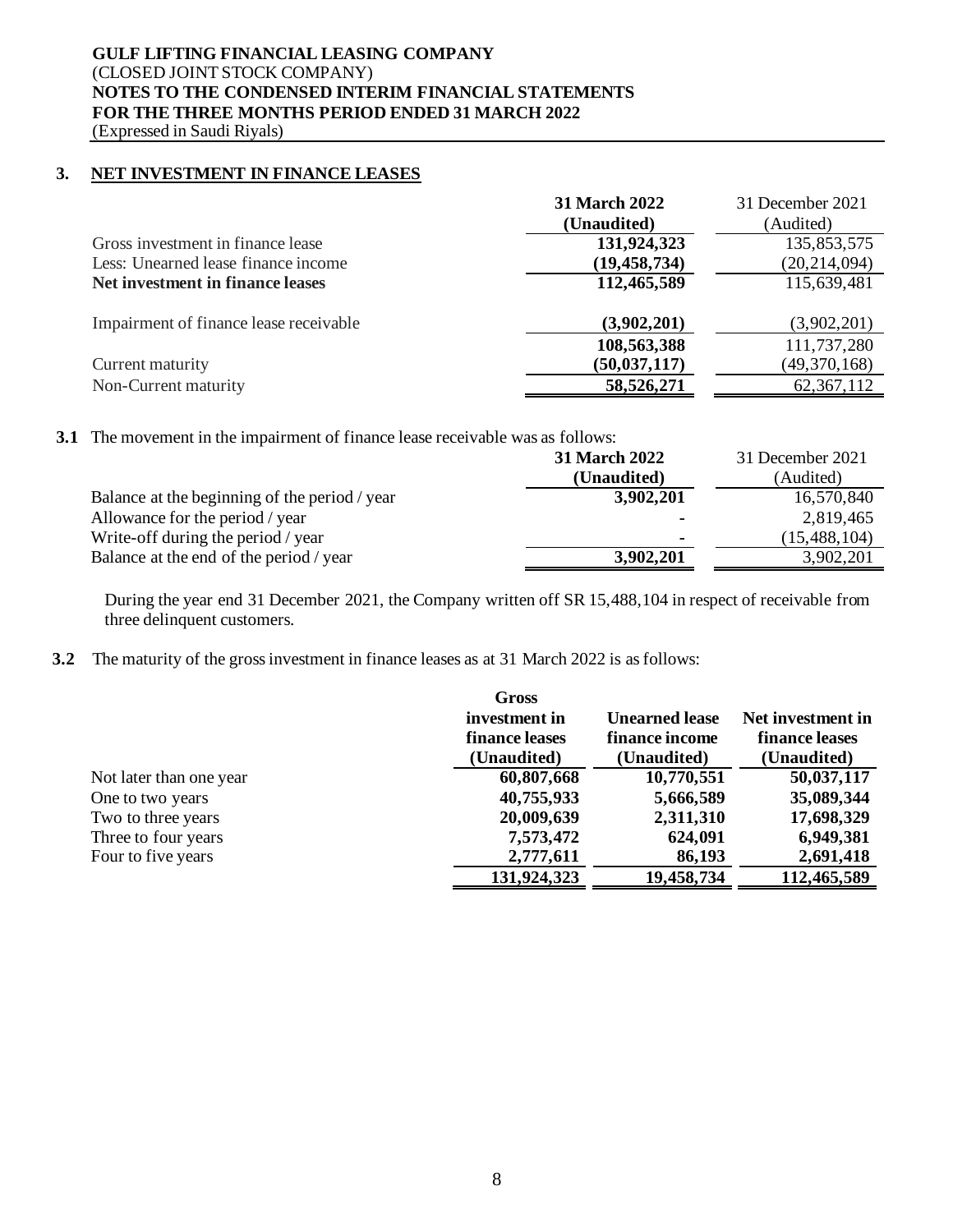#### **3. NET INVESTMENT IN FINANCE LEASES (Continued)**

The maturity of the gross investment in finance leases as at 31 December 2021 is as follows:

|                         | Gross investment  | <b>Unearned</b> lease | Net investment in |
|-------------------------|-------------------|-----------------------|-------------------|
|                         | in finance leases | finance income        | finance leases    |
|                         | (Audited)         | (Audited)             | (Audited)         |
| Not later than one year | 60,391,939        | 11,021,771            | 49,370,168        |
| One to two years        | 43,393,497        | 5,928,985             | 37,464,512        |
| Two to three years      | 20,330,046        | 2,429,954             | 17,900,092        |
| Three to four years     | 8,187,549         | 728,737               | 7,458,812         |
| Four to five years      | 3,550,544         | 104,647               | 3,445,897         |
|                         | 135,853,575       | 20,214,094            | 115,639,481       |

#### **4. INTANGIBLE ASSETS**

Intangible assets represent licenses for computer software and asset under development for ERP software implementation expenses. There is no addition in intangible assetsfor the three months period ended 31 March 2022 (three months period ended 31 March 2021: Nil). Amortization charge for the three months period ended 31 March 2022 amounted to SR Nil (three months period ended 31 March 2021: SR 25,710).

#### **5. PREPAYMENTS AND OTHER RECEIVABLES**

|                                         | <b>31 March 2022</b> | 31 December 2021 |
|-----------------------------------------|----------------------|------------------|
|                                         | (Unaudited)          | (Audited)        |
| Prepaid expenses                        | 745,395              | 304,874          |
| Accrued interest on short term deposits | 79,463               | 95,268           |
| VAT receivable                          | 1,620,169            | 971,249          |
| Advance to suppliers                    | 1,004,000            | 1,004,000        |
| <b>Others</b>                           | 46,428               | 663,697          |
|                                         | 3,495,455            | 3,039,088        |
| 6.<br><b>CASH AND CASH EQUIVALENTS:</b> |                      |                  |
|                                         | <b>31 March 2022</b> | 31 December 2021 |
|                                         | (Unaudited)          | (Audited)        |
| <b>Bank</b> balances                    | 20,276,335           | 14,978,692       |
| Short term deposits                     | 90,000,000           | 85,538,161       |
|                                         | 110,276,335          | 100,516,853      |

Short term bank deposits are denominated in Saudi Riyals with a local bank and are made for varying periods from 1 month to 3 month and carry interest rates ranging from 0.7% to 1.80% per annum. (31 December 2021: 0.55% to  $0.7\%$ ).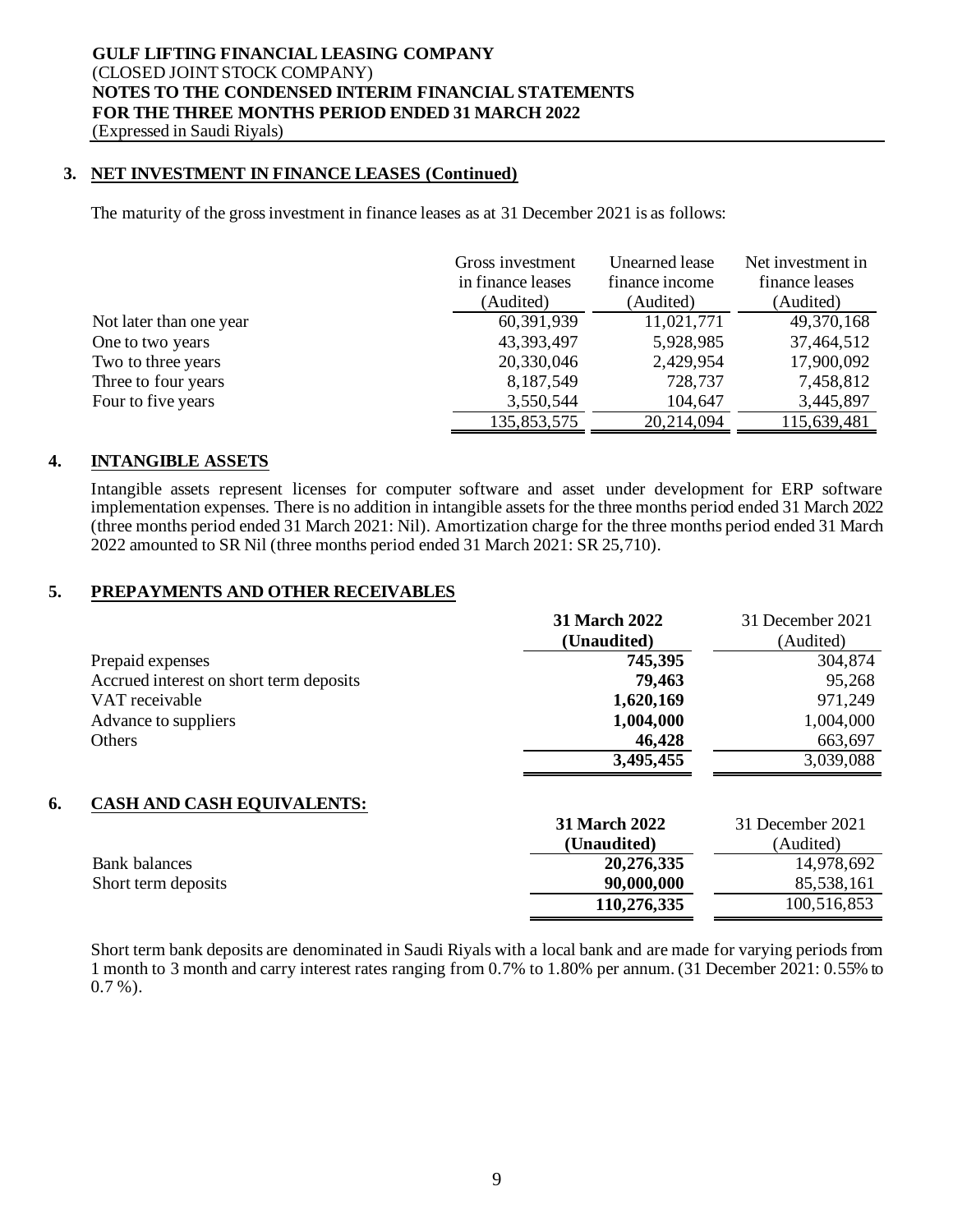# **7. RELATED PARTIES TRANSACTIONS AND BALANCES**

Related parties represent shareholders, directors and key management personal of the Company, and entities controlled or significantly influenced by such parties.

Amount due from/to related parties are disclosed in the statement of financial position.

Transactions with related parties mainly include collections on behalf of the Company, certain expenses and services which are undertaken at mutually agreed terms and conditions. These transactions are approved by management of the following entities and Board of Directors of the Company.

#### **Transactions with related parties:**

|                                                                                | Relationship  | For the three<br>months period<br>ended 31 March<br>2022<br>(Unaudited) | For the three<br>months period<br>ended 31<br>March 2021<br>(Unaudited) |
|--------------------------------------------------------------------------------|---------------|-------------------------------------------------------------------------|-------------------------------------------------------------------------|
| <b>Yusuf Bin Ahmed Kanoo Company</b>                                           |               |                                                                         |                                                                         |
| <b>Limited</b>                                                                 | Shareholder   |                                                                         |                                                                         |
| Expenses paid on behalf of the Company                                         |               |                                                                         |                                                                         |
|                                                                                |               | 1,863                                                                   | 23,181                                                                  |
| Payments made to the related party                                             |               | 36,133                                                                  | 21,345                                                                  |
|                                                                                | Other         |                                                                         |                                                                         |
| <b>Kanoo Travel</b>                                                            | related party |                                                                         |                                                                         |
| Purchase of travel tickets                                                     |               |                                                                         | 4,221                                                                   |
| Key management personnel compensation comprised of the following transactions: |               |                                                                         |                                                                         |
|                                                                                |               | For the three                                                           | For the three                                                           |
|                                                                                |               | months                                                                  | months                                                                  |
|                                                                                |               | period ended                                                            | period ended                                                            |
|                                                                                |               | <b>31 March 2022</b>                                                    | 31 March 2021                                                           |
|                                                                                |               | (Unaudited)                                                             | (Unaudited)                                                             |
| <b>Transactions:</b>                                                           |               |                                                                         |                                                                         |
| Compensation of key management personnel                                       |               | 498,000                                                                 | 348,940                                                                 |
| Audit committee remuneration                                                   |               | 52,770<br>550,770                                                       | 51,000                                                                  |
|                                                                                |               |                                                                         | 399,940                                                                 |

Employees' end of service benefits includes an amount pertaining to key management personnel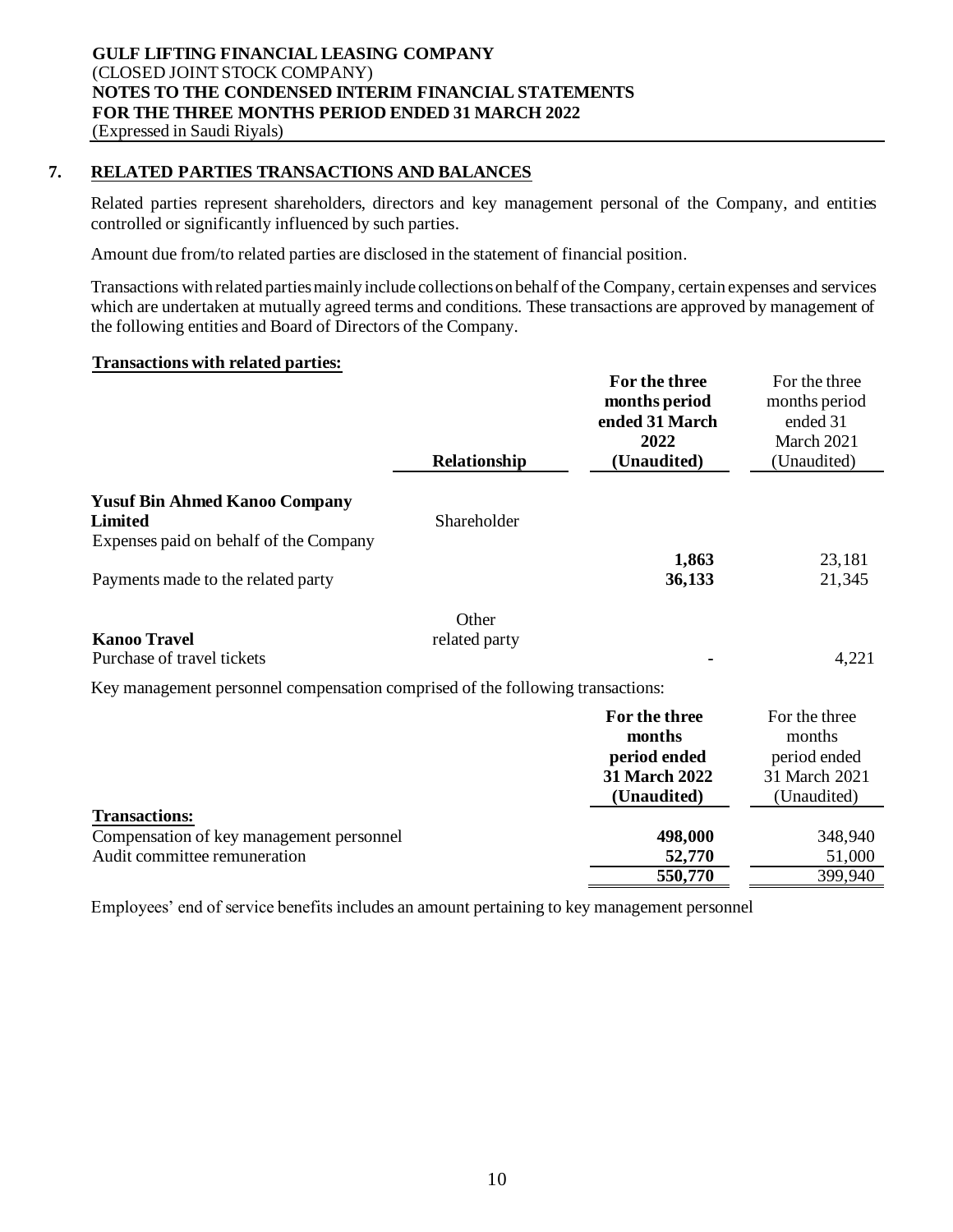# **7. RELATED PARTIES TRANSACTIONS AND BALANCES (Continued)**

The above mentioned significant transactions with related parties resulted in the following balances:

#### **Due to related parties:**

|                                       | <b>31 March 2022</b><br>(Unaudited) | 31 December 2021<br>Audited) |
|---------------------------------------|-------------------------------------|------------------------------|
| Yusuf Bin Ahmed Kanoo Company Limited | ٠                                   | 34,270                       |

# **8. SHARE CAPITAL**

The pattern of shareholding as of 31 March 2022 and 31 December 2021 is as follows:

|                                       | <b>Percentage</b> |               |                  |
|---------------------------------------|-------------------|---------------|------------------|
|                                       | оf                | Number of     |                  |
|                                       | ownership         | <b>Shares</b> | <b>Amount SR</b> |
| Yusuf Bin Ahmed Kanoo Company Limited | 94                | 15,585,200    | 155,852,000      |
| Ali Abdulla Kanoo                     |                   | 165,800       | 1,658,000        |
| Ali Abdulaziz Kanoo                   |                   | 165,800       | 1,658,000        |
| Saud Abdulaziz Kanoo                  |                   | 165,800       | 1,658,000        |
| Bader Abdulaziz Kanoo                 |                   | 165,800       | 1,658,000        |
| Faisal Khalid Kanoo                   |                   | 165,800       | 1,658,000        |
| Ahmed Fawzi Kanoo                     |                   | 165,800       | 1,658,000        |
|                                       | <b>100</b>        | 16,580,000    | 165,800,000      |

During the year 2021, the Company has increased its share capital from SR 100 million to SR 165.8 million. The increase of SR 65.8 million were given effect by transferring additional equity contribution amounting to SR 90.6 million and absorption of accumulated losses amounting to SR 24.8 million. The Company obtained shareholders' approval for capital increase on 29 December 2021 in its extra ordinary general meeting. During February 2022, the Company obtained updated commercial register and bye laws effecting increase in share capital.

# **9. ZAKAT**

#### **a) Zakat charge for the period:**

The Company is subject to Zakat in accordance with the regulations of the General Authority for Zakat, Tax, and Customs Authority ("ZATCA"). Zakat expense is charged to the statement of profit or loss and other comprehensive income.

Zakat charge for the three months period ended 31 March comprises of the following:

|                             | 31 March 2022<br>(Unaudited) | 31 March 2021<br>(Unaudited) |
|-----------------------------|------------------------------|------------------------------|
| Zakat charge for the period | 96,008                       |                              |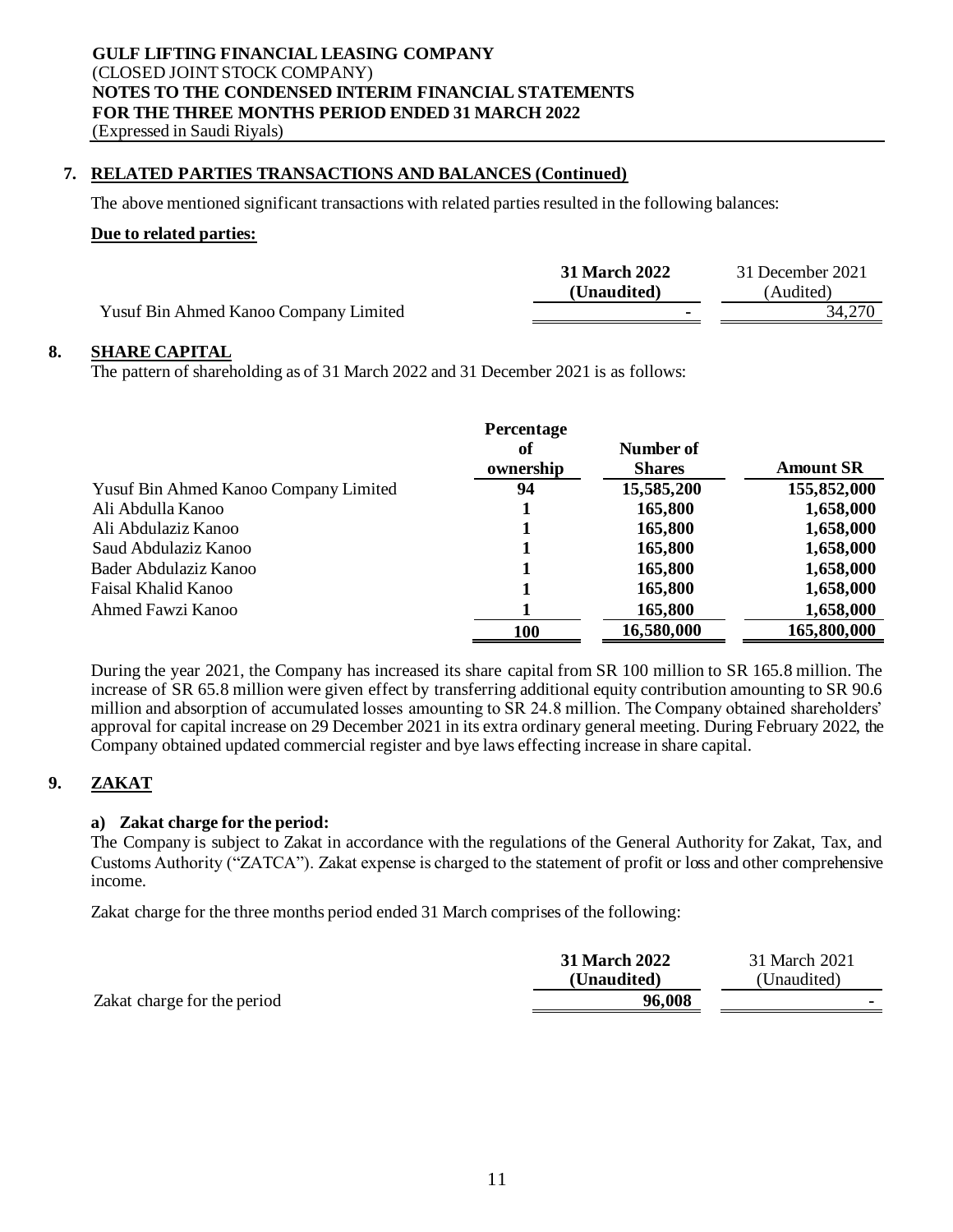#### **9. ZAKAT (Continued)**

#### **b) Provision for Zakat:**

Movementsin provision for Zakat for three months period ended 31 March and for the year ended 31 December are as follows:

|                                   | For the three        |                      |                    |
|-----------------------------------|----------------------|----------------------|--------------------|
|                                   | months period        | For the three months |                    |
|                                   | ended                | period ended         | For the year ended |
|                                   | <b>31 March 2021</b> | 31 March 2021        | 31 December 2021   |
|                                   | (Unaudited)          | (Unaudited)          | (Audited)          |
| Balance at beginning of the       |                      |                      |                    |
| period/year                       | 1,176,429            | 1,132,728            | 1,132,728          |
| Charge for the period/year        | 96,008               |                      | 275,869            |
| Payments during the period/year   |                      |                      | (232, 168)         |
| Balance at end of the period/year | <u>1,272,437</u>     | 1,132,728            | 1,176,429          |

#### **c) Zakat assessment status:**

The Company has submitted its Zakat declarations with the General Authority for Zakat, Tax, and Customs Authority ("ZATCA") up to the year 2020. The Company has obtained its Zakat certificate for the year ended 31 December 2020, which is valid up to 30 April 2022.

The ZATCA issued a Zakat assessment for the year 2016 through a letter dated 11 March 2019 (ref: 026000039227) with an additional liability of Zakat amounting to SR 1,607,005. The Company filed an objection letter against the ZATCA's assessment for the year 2016 on 6 May 2019 and received a rejection letter on 16 September 2019. Pursuant to the receipt of the rejection letter on 14 October 2019, the Company filed an appeal against the rejection to the General Secretariat of Tax Committees - Committee for Resolution of Tax Violations and Disputes and received a rejection ruling on 30 August 2020. Pursuant to the receipt of the rejection on 29 September 2020, the Company filed an appeal to the General Secretariat of Tax Committees - Appellate Committee for Tax Violations and Disputes Resolution (ACTVDR) who issued a ruling on 13 July 2021 rejecting the Company's appeal. The Company submitted a reconsideration request against the rejection to the ACTVDR on 10 August 2021. During February 2022, the request for hearing was accepted and the hearing is scheduled in September 2022. The management of the Company has assessed its position and as per their assessment it is highly likely that the case will be settled in favor of the Company.

#### **10. FINANCIAL INSTRUMENTS**

The Company's principal financial assets include cash and cash equivalents, finance lease receivable and certain other receivables and equity investment. The Company's principal financial liabilities comprise trade payables, other payables and due to a related party. The main purpose of these financial liabilities is to finance the Company's operations.

#### **Fair value hierarchy**

When measuring the fair value of an asset or a liability, the Company uses observable market data as far as possible. Fair values are categorized into different levels in a fair value hierarchy based on the inputs used in the valuation techniques.

All financial assets and financial liabilities are measured at amortized cost except for equity investment which is classified under FVOCI. As at reporting date, the fair values of all financial assets and financial liabilities measured at amortized cost approximates their carrying values.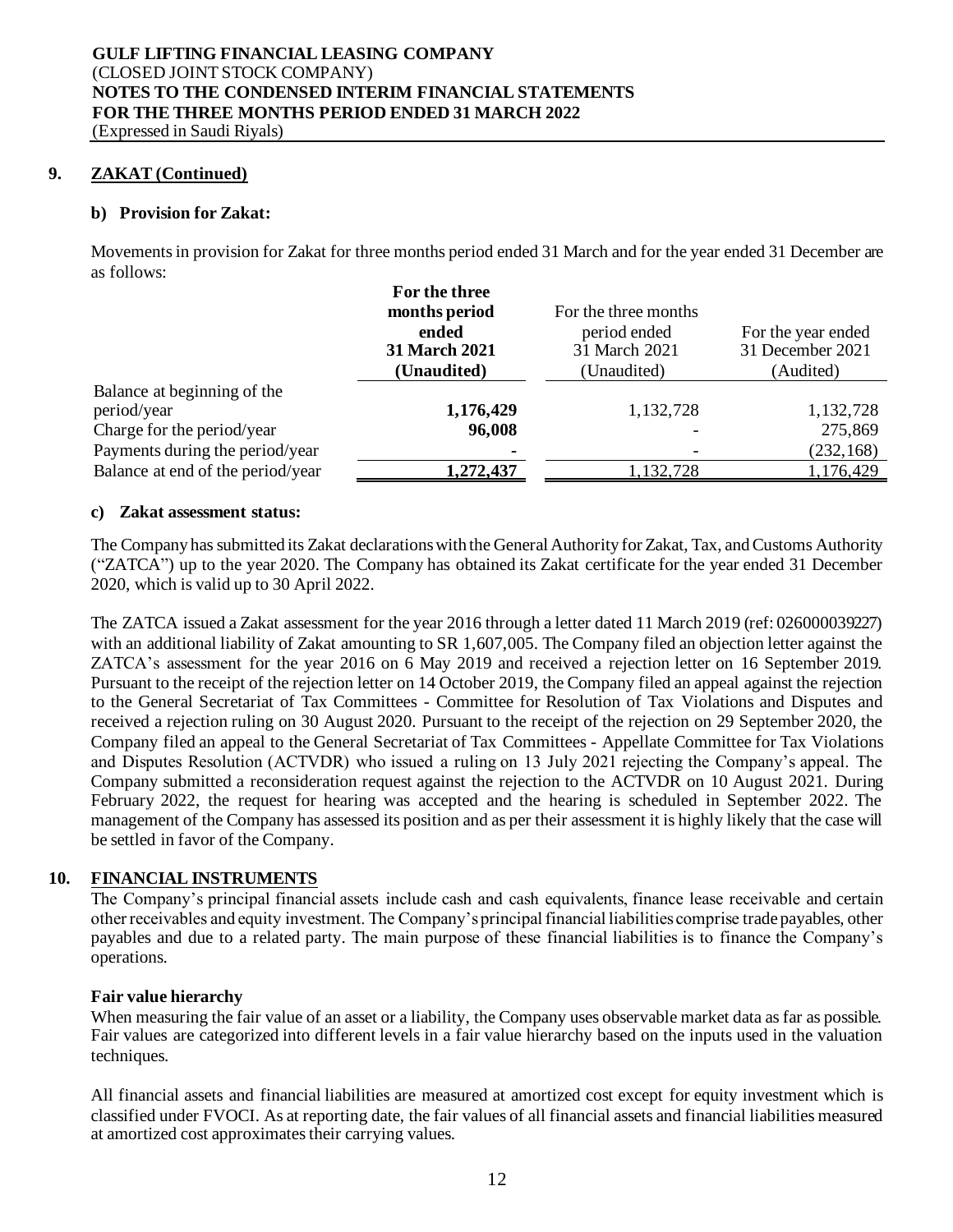# **11. CONTINGENCIES AND COMMITMENTS**

The Company has no commitments and contingent liabilities as at 31 March 2022 (31 December 2021: Nil).

#### **12. COVID-19 IMPACT AND RESPONSE**

The global economy is recovering faster than it was expected at the beginning of the year, and the number of people vaccinated against COVID-19 is increasing. In addition, protective measures and contact restrictions are relaxed. However, uncertainties remain with the prospect of further COVID outbreaks as a result of new variants.

In response to the spread of the Covid-19 and its resulting potential disruptions to the social and economic activities in Saudi Arabia, management had proactively assessed its impacts on its operations and took a series of preventive measures, including the creation of on-going crisis management teams and processes, to ensure the health and safety of its employees, customers and the wider community as well as to ensure the continuity its services. Further, management has implemented active prevention programs and contingency plans in order to minimize the impact of risks related to COVID-19 and to safeguard the continuity of its business operations.

Based on this assessment, no significant adjustments were required in the condensed financial statements for the tree months period ended 31 March 2022.

The COVID-19 pandemic remains an evolving situation, which may lead to increased risks concerning value creation and asset valuation, such as potential impairment of non-current assets and lease receivables. The uncertainties in the economy may adversely impact suppliers, customers, and other business partners, which may interrupt supply chain, limit the ability to collect receivables and require other changes to operations. Management will continue to closely monitor the effects of the pandemic, including the impact on non-current assets and lease receivables during 2022 and beyond.

#### **SAMA programs**

In response to COVID-19, SAMA launched the *Private Sector Financing Support Program* ("PSFSP") in March 2020 to provide the necessary support to the SME sector through empowering and facilitating the financing community. The PSFSP mainly encompasses the following programs:

- Deferred payments program;
- Funding for lending program;
- Loan guarantee program; and
- Point of sale ("POS") and e-commerce service fee support program.

As part of the deferred payments program, the Company was required to defer payments on lease contracts to the customers that qualify as SMEs. SAMA has introduced the program for an initial period of six month from 14 April 2020 and then later extended until 31 March 2022. The payment reliefs are considered as short-term liquidity support to address the borrower's potential cash flow issues. Based on this program, the Company has effected the payment reliefs by deferring the instalments falling due within the period from 1 January 2022 to 31 March 2022. The Company has recorded the accounting impact on account of modification of lease term as per the requirements of IFRS 9. The accounting impact upon participation to SAMA deferred payment program is explained in note 20 to the annual financial statements for the year ended 31 December 2021 effecting SAMA deferred payment program for a period up to 31 December 2021. During December 2021 SAMA announced extension of the deferred payment program for a period up to 31 March 2022, accordingly, the impact of such extension has been incorporated in these condensed interim financial statements based on the same accounting principles as applied to the annual financial statements for the year ended 31 December 2021.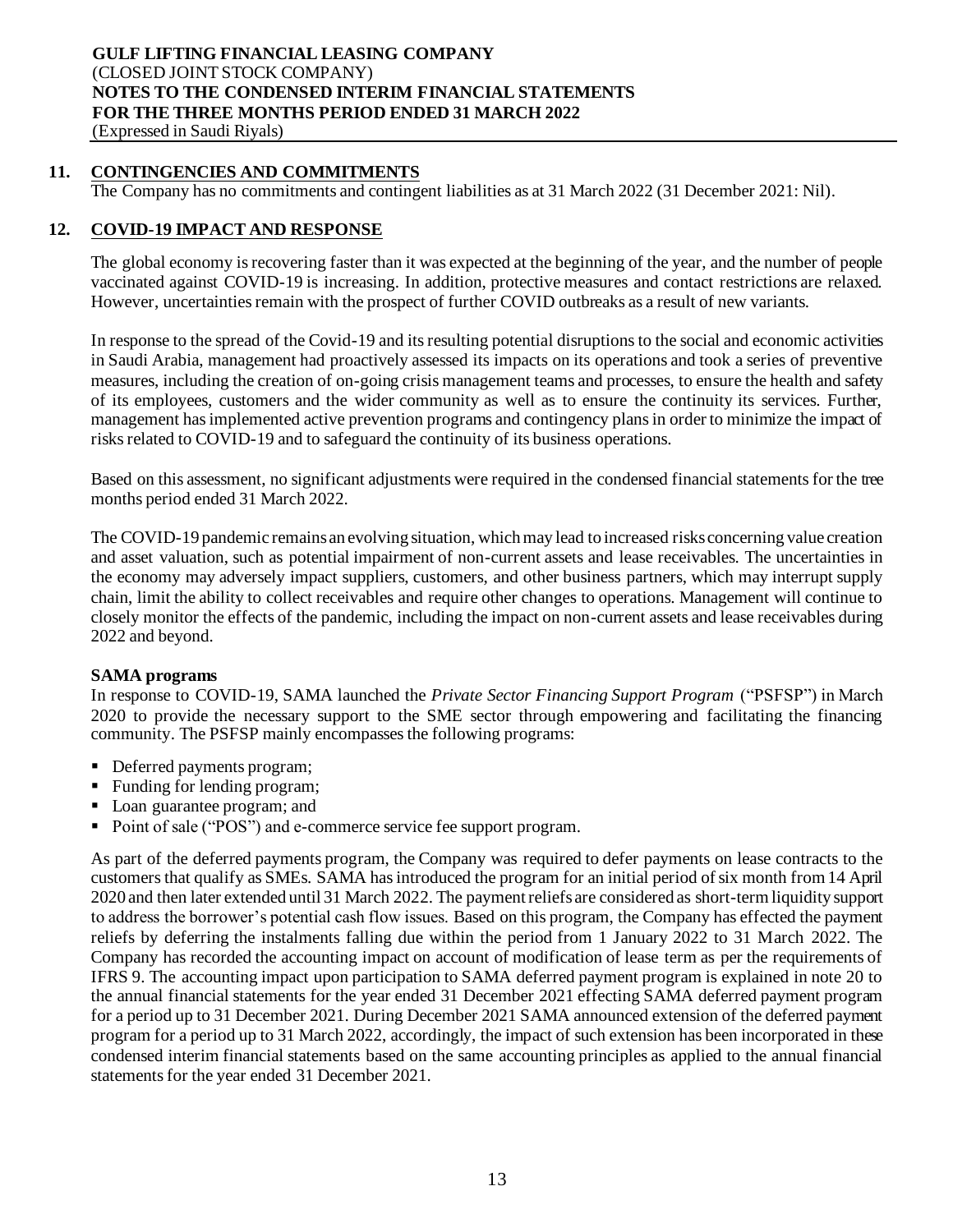#### **12. COVID-19 IMPACT AND RESPONSE (Continued)**

In order to compensate loss on account of lease payment deferral, the Company received profit free deposit from SAMA as and when the Company participated to the programs, including its extensions during 2020 and 2021. As explained in the note 20 to the annual financial statements for the year ended 31 December 2021, the benefit of the subsidised funding rate has been accounted for on a systematic basis, in accordance with government grant accounting requirements. The management has exercised certain judgements in the recognition and measurement of this grant income. The Company received SR 18.3 million as refundable deposits from SAMA and repaid SR 12.5 million during 2021. The Company has refunded SR 2.9 million to SAMA during the three months period ended 31 March 2021. During January 2022, upon participation to the extension of the program from 1 January 2022 to 31 March 2022, the Company received profit free deposit from SAMA amounting to SR 8.1 million.

#### **12.1 Deposits from Saudi Central Bank (SAMA)**

|                                   | <b>31 March 2022</b><br>(Unaudited) | 31 December 2021<br>(Audited) |
|-----------------------------------|-------------------------------------|-------------------------------|
| Deposits received, net of refunds | 56,386,118                          | 48, 182, 825                  |
| Current<br>Non-current            | 32,225,695<br>24, 160, 423          | 24,421,409<br>23,761,416      |
|                                   | 56,386,118                          | 48, 182, 825                  |

The carrying amount of SR 56,386,118 (31 December 2021: SR 48,182,825) includes a notional net interest expense amounting to SR 61,255 due to unwinding of initial gain accounted (31 December 2021: notional net gain amounting to SR 235,346 due to of the benefit of the subsidised funding rate).

#### **12.1 Deposits from Saudi Central Bank (SAMA) (Continued)**

Movementsin deposits from Saudi Central Bank for three months period ended 31 March and for the year ended 31 December are as follows:

|                                               | For the three<br>months period<br>ended<br>31 March 2022<br>(Unaudited) | For the three months<br>period ended<br>31 March 2021<br>(Unaudited) | For the year ended<br>31 December 2021<br>(Audited) |
|-----------------------------------------------|-------------------------------------------------------------------------|----------------------------------------------------------------------|-----------------------------------------------------|
| Balance at beginning of the                   |                                                                         |                                                                      |                                                     |
| period / year<br>Deposits received during the | 48, 182, 825                                                            | 42,661,481                                                           | 42,661,481                                          |
| period / year                                 | 8,142,038                                                               |                                                                      | 18,275,016                                          |
| Repayment of deposits during the              |                                                                         |                                                                      |                                                     |
| period / year                                 |                                                                         | (2,871,171)                                                          | (12,518,326)                                        |
| Gain on account of fair value                 |                                                                         |                                                                      |                                                     |
| adjustments                                   | (473,390)                                                               |                                                                      | (2,016,439)                                         |
| Unwinding of initial gain accounted           | 534,645                                                                 | 420,002                                                              | 1,781,093                                           |
| Balance at end of the period/year             | 56,386,118                                                              | 40,210,312                                                           | 48,182,825                                          |